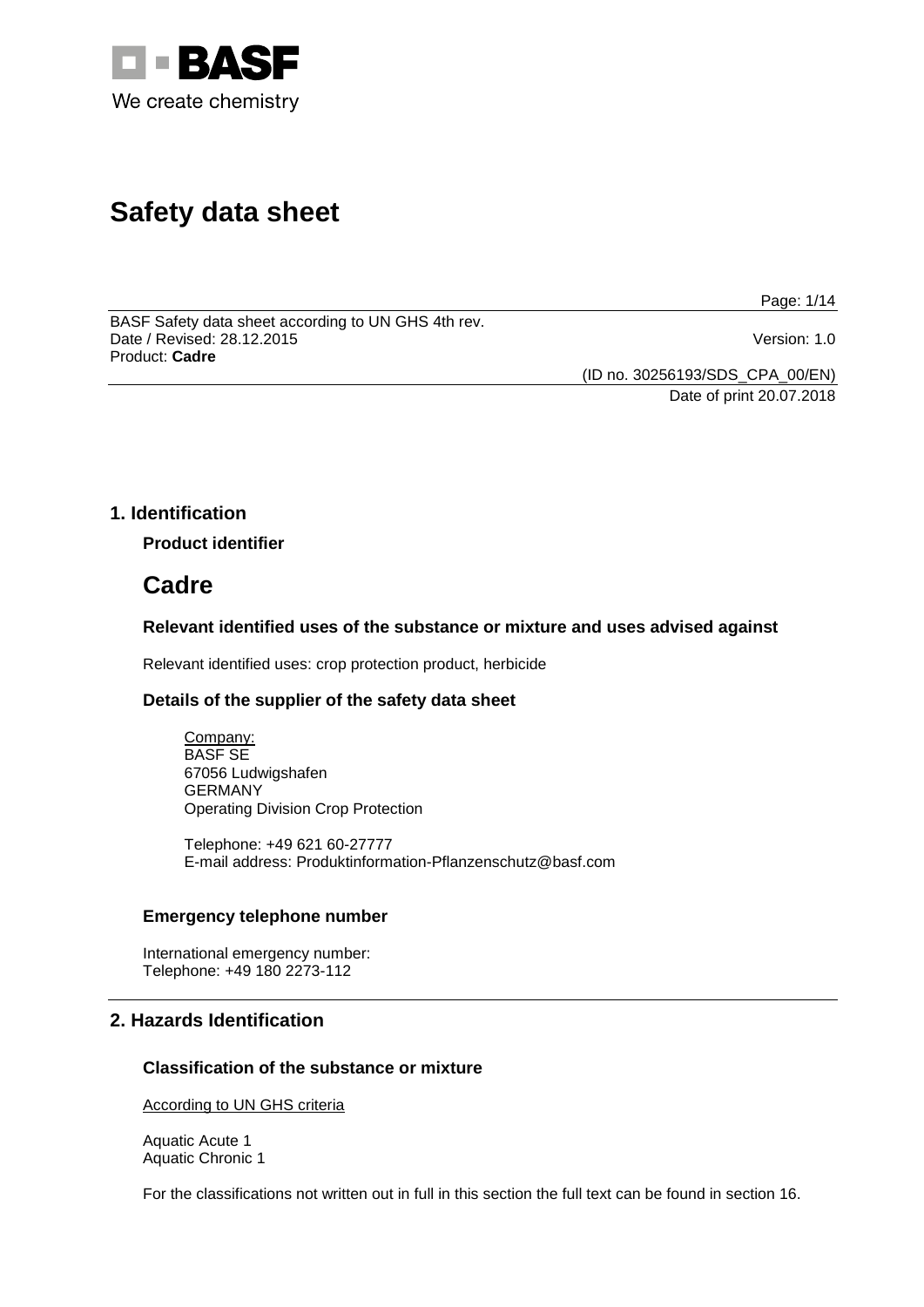Page: 2/14

BASF Safety data sheet according to UN GHS 4th rev. Date / Revised: 28.12.2015 Version: 1.0 Product: **Cadre**

(ID no. 30256193/SDS\_CPA\_00/EN) Date of print 20.07.2018

# **Label elements**

Globally Harmonized System (GHS)

Pictogram:

Signal Word: Warning Hazard Statement:<br>H400 H400 Very toxic to aquatic life.<br>H410 Very toxic to aquatic life Very toxic to aquatic life with long lasting effects. Precautionary Statements (Response): P391 Collect spillage. Precautionary Statements (Disposal): P501 Dispose of contents/container to hazardous or special waste collection point.

# **Other hazards**

According to UN GHS criteria

See section 12 - Results of PBT and vPvB assessment.

If applicable information is provided in this section on other hazards which do not result in classification but which may contribute to the overall hazards of the substance or mixture.

# **3. Composition/Information on Ingredients**

# **Substances**

Not applicable

### **Mixtures**

Chemical nature

crop protection product, herbicide, Soluble concentrate (SL)

Contains: Imazapic, sodium salt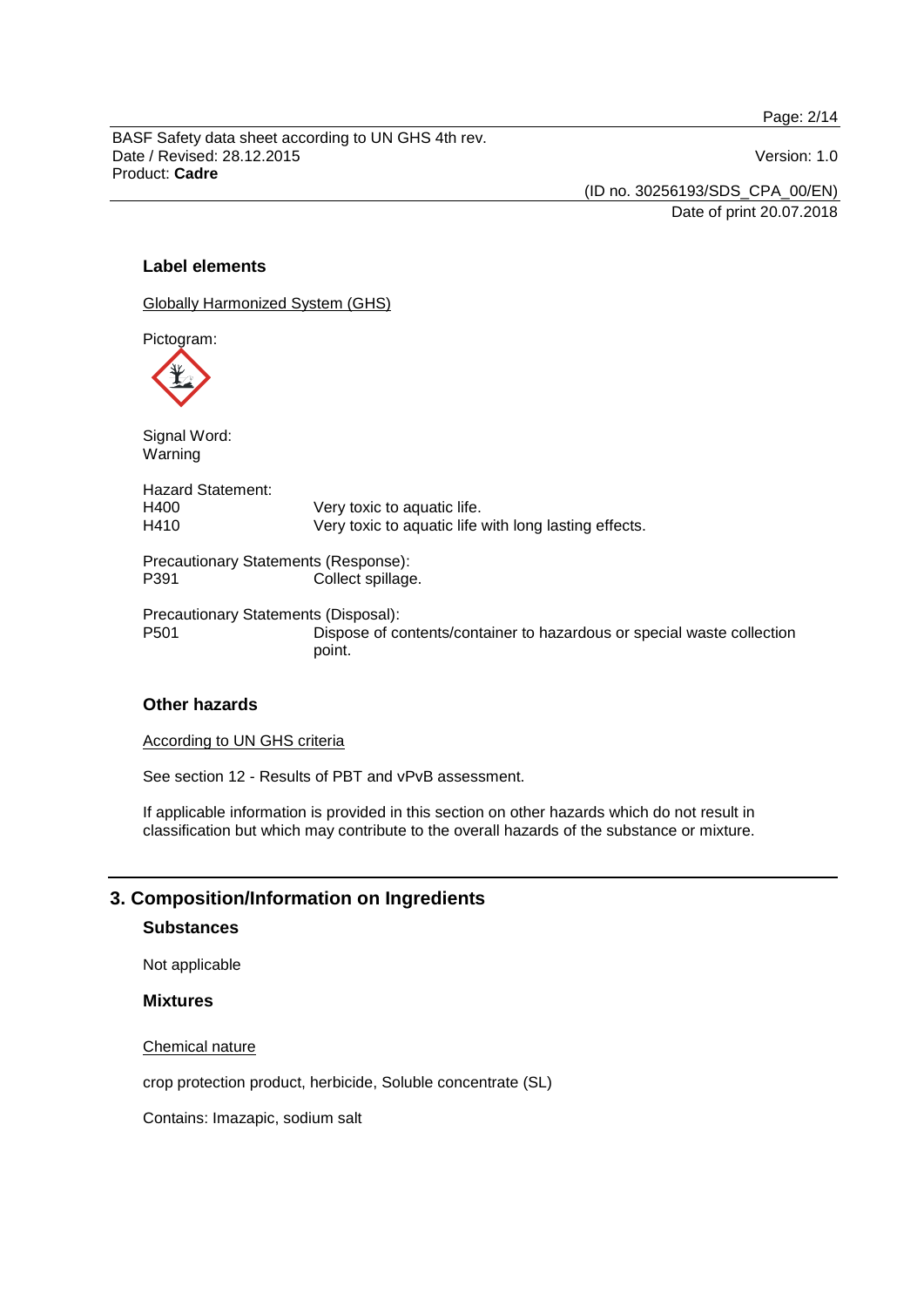Page: 3/14

BASF Safety data sheet according to UN GHS 4th rev. Date / Revised: 28.12.2015 Version: 1.0 Product: **Cadre**

(ID no. 30256193/SDS\_CPA\_00/EN)

Date of print 20.07.2018

Hazardous ingredients (GHS) According to UN GHS criteria

Imazapic

| Content (W/W): 22,9 %   |
|-------------------------|
| CAS Number: 104098-48-8 |

Aquatic Acute 1 Aquatic Chronic 1 M-factor acute: 100 M-factor chronic: 10 H400, H410

1,2-benzisothiazol-3(2H)-one; 1,2-benzisothiazolin-3-one Content (W/W):  $< 0.05 \%$ CAS Number: 2634-33-5 EC-Number: 220-120-9 INDEX-Number: 613-088-00-6

Acute Tox. 4 (oral) Skin Corr./Irrit. 2 Eye Dam./Irrit. 1 Skin Sens. 1 Aquatic Acute 1 H318, H315, H302, H317, H400 M-factor acute: 10

Specific concentration limit: Skin Sens. 1: >= 0,05 %

Urea

Content (W/W):  $<$  10 % CAS Number: 57-13-6 EC-Number: 200-315-5

Potassium dihydrogenorthophosphate Content (W/W):  $< 5 \%$ CAS Number: 7778-77-0 EC-Number: 231-913-4

For the classifications not written out in full in this section the full text can be found in section 16.

# **4. First-Aid Measures**

# **Description of first aid measures**

Remove contaminated clothing.

If inhaled: Keep patient calm, remove to fresh air.

On skin contact: Wash thoroughly with soap and water.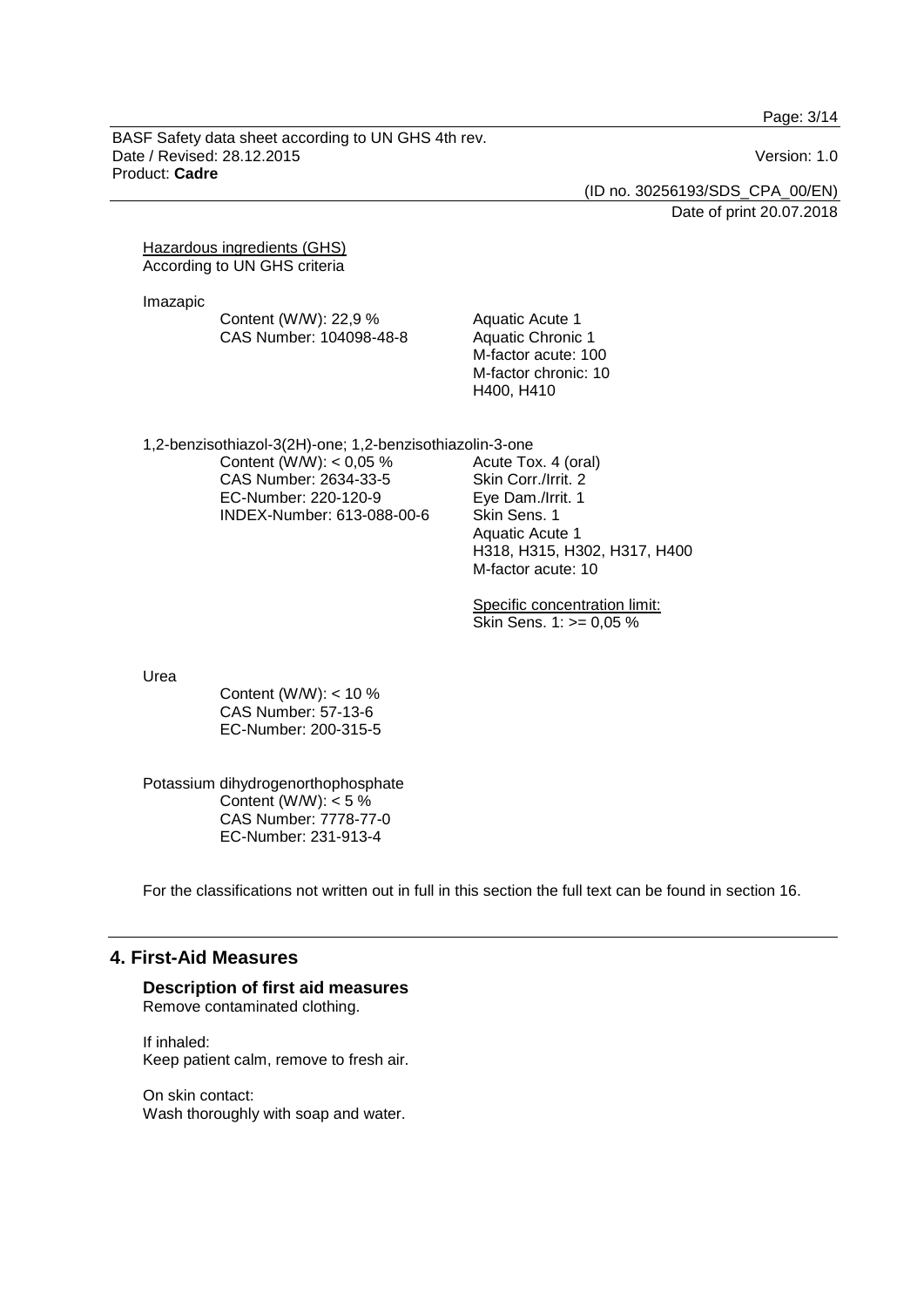Page: 4/14

BASF Safety data sheet according to UN GHS 4th rev. Date / Revised: 28.12.2015 Version: 1.0 Product: **Cadre**

(ID no. 30256193/SDS\_CPA\_00/EN)

Date of print 20.07.2018

On contact with eyes:

Wash affected eyes for at least 15 minutes under running water with eyelids held open.

On ingestion: Rinse mouth and then drink plenty of water.

# **Most important symptoms and effects, both acute and delayed**

Symptoms: The most important known symptoms and effects are described in the labelling (see section 2) and/or in section 11., Further important symptoms and effects are so far not known.

# **Indication of any immediate medical attention and special treatment needed**

Treatment: Symptomatic treatment (decontamination, vital functions).

# **5. Fire-Fighting Measures**

### **Extinguishing media**

Suitable extinguishing media: water spray, carbon dioxide, foam, dry powder

# **Special hazards arising from the substance or mixture**

carbon monoxide, Carbon dioxide, nitrogen oxides The substances/groups of substances mentioned can be released in case of fire.

### **Advice for fire-fighters**

Special protective equipment: Wear self-contained breathing apparatus and chemical-protective clothing.

Further information:

In case of fire and/or explosion do not breathe fumes. Keep containers cool by spraying with water if exposed to fire. Collect contaminated extinguishing water separately, do not allow to reach sewage or effluent systems. Dispose of fire debris and contaminated extinguishing water in accordance with official regulations.

# **6. Accidental Release Measures**

## **Personal precautions, protective equipment and emergency procedures**

Do not breathe vapour/spray. Use personal protective clothing. Avoid contact with the skin, eyes and clothing.

### **Environmental precautions**

Do not discharge into the subsoil/soil. Do not discharge into drains/surface waters/groundwater.

### **Methods and material for containment and cleaning up**

For small amounts: Pick up with suitable absorbent material (e.g. sand, sawdust, general-purpose binder, kieselguhr).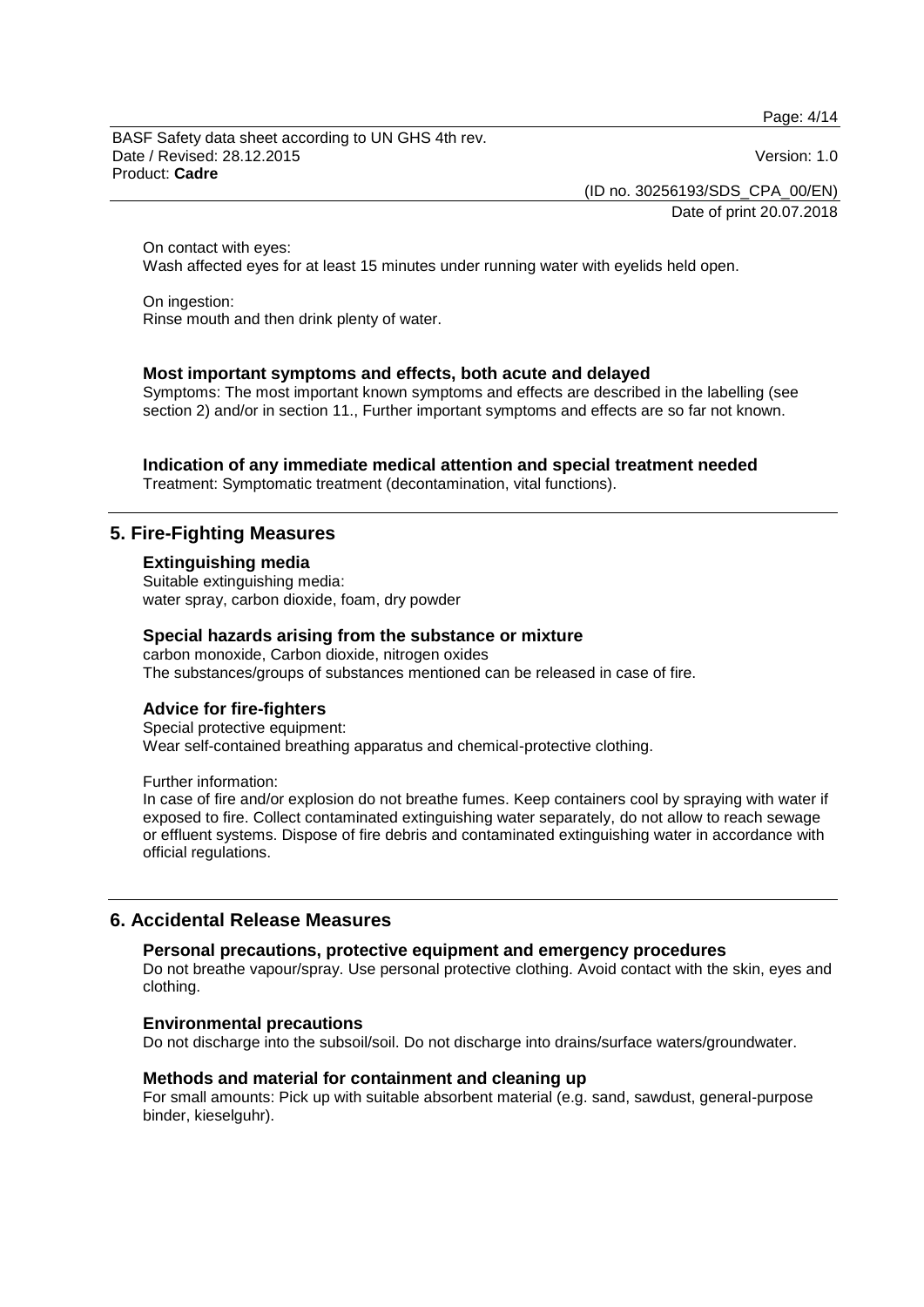Page: 5/14

BASF Safety data sheet according to UN GHS 4th rev. Date / Revised: 28.12.2015 Version: 1.0 Product: **Cadre**

(ID no. 30256193/SDS\_CPA\_00/EN)

Date of print 20.07.2018

For large amounts: Dike spillage. Pump off product.

Dispose of absorbed material in accordance with regulations. Collect waste in suitable containers, which can be labeled and sealed. Clean contaminated floors and objects thoroughly with water and detergents, observing environmental regulations.

### **Reference to other sections**

Information regarding exposure controls/personal protection and disposal considerations can be found in section 8 and 13.

# **7. Handling and Storage**

### **Precautions for safe handling**

No special measures necessary if stored and handled correctly. Ensure thorough ventilation of stores and work areas. When using do not eat, drink or smoke. Hands and/or face should be washed before breaks and at the end of the shift.

Protection against fire and explosion:

No special precautions necessary. The substance/product is non-combustible. Product is not explosive.

# **Conditions for safe storage, including any incompatibilities**

Segregate from foods and animal feeds. Further information on storage conditions: Keep away from heat. Protect from direct sunlight.

Storage stability: Storage duration: 24 Months

Protect from temperatures below: 0 °C Changes in the properties of the product may occur if substance/product is stored below indicated temperature for extended periods of time.

Protect from temperatures above: 40 °C

Changes in the properties of the product may occur if substance/product is stored above indicated temperature for extended periods of time.

# **Specific end use(s)**

For the relevant identified use(s) listed in Section 1 the advice mentioned in this section 7 is to be observed.

# **8. Exposure Controls/Personal Protection**

# **Control parameters**

Components with occupational exposure limits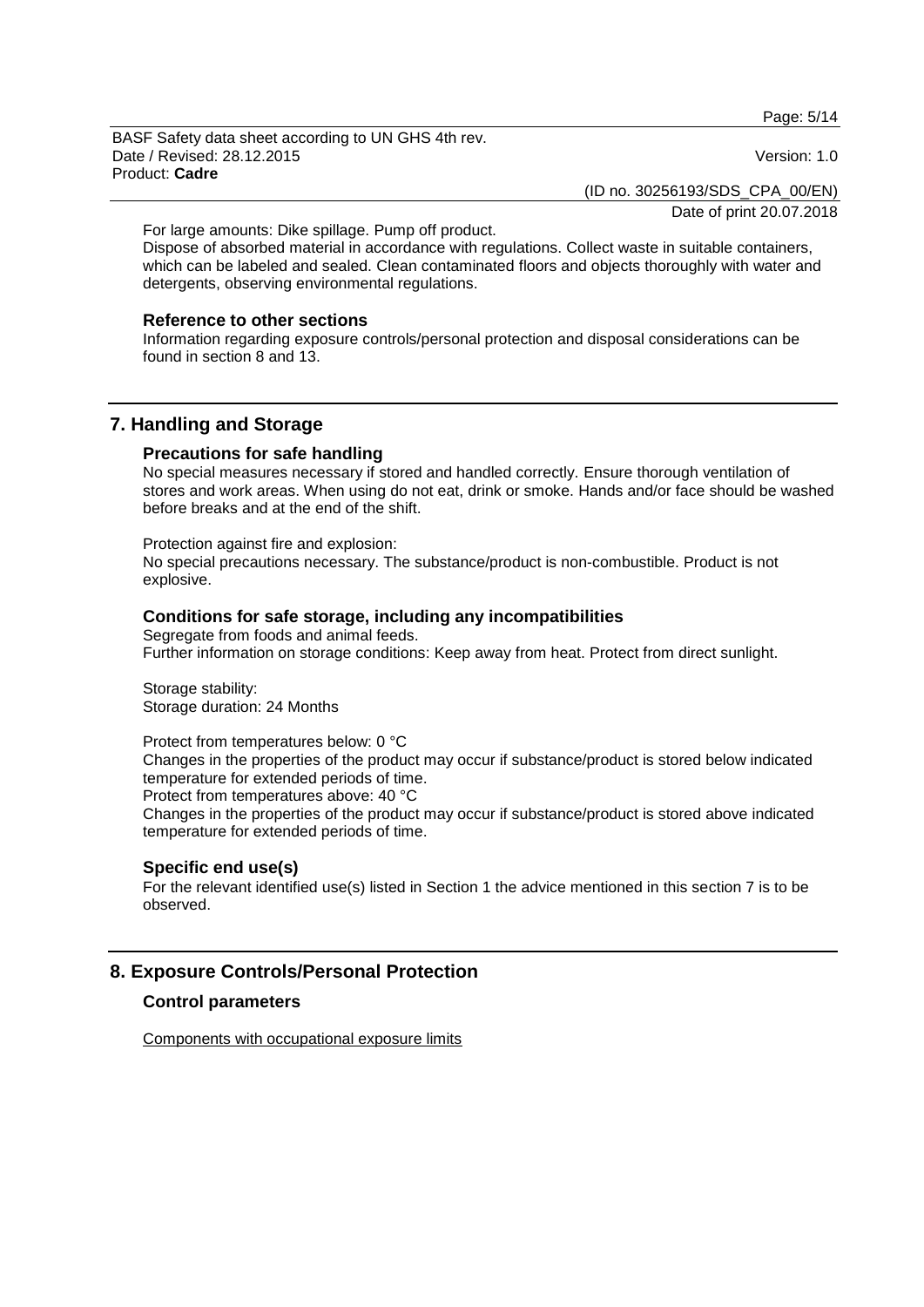Page: 6/14

BASF Safety data sheet according to UN GHS 4th rev. Date / Revised: 28.12.2015 Version: 1.0 Product: **Cadre**

(ID no. 30256193/SDS\_CPA\_00/EN)

Date of print 20.07.2018

57-13-6: Urea 7664-41-7: ammonia, anhydrous 7778-77-0: Potassium dihydrogenorthophosphate

# **Exposure controls**

Personal protective equipment

Respiratory protection: Respiratory protection not required.

Hand protection:

Suitable chemical resistant safety gloves (EN 374) also with prolonged, direct contact (Recommended: Protective index 6, corresponding > 480 minutes of permeation time according to EN 374): E.g. nitrile rubber (0.4 mm), chloroprene rubber (0.5 mm), butyl rubber (0.7 mm) etc.

Eye protection: Safety glasses with side-shields (frame goggles) (e.g. EN 166)

Body protection:

Body protection must be chosen depending on activity and possible exposure, e.g. apron, protecting boots, chemical-protection suit (according to EN 14605 in case of splashes or EN ISO 13982 in case of dust).

### General safety and hygiene measures

The statements on personal protective equipment in the instructions for use apply when handling crop-protection agents in final-consumer packing. Wearing of closed work clothing is recommended. Store work clothing separately. Keep away from food, drink and animal feeding stuffs.

# **9. Physical and Chemical Properties**

# **Information on basic physical and chemical properties**

| Form:            | liquid                                |
|------------------|---------------------------------------|
| Colour:          | pale yellow green, clear              |
| Odour:           | odourless                             |
| Odour threshold: |                                       |
|                  | not applicable, odour not perceivable |
| pH value:        | approx. $6 - 8$                       |
|                  | (approx. $20 °C$ )                    |
|                  | (measured with the undiluted          |
|                  | substance)                            |
| Melting point:   | approx. 0 °C                          |
|                  | Information applies to the solvent.   |
| Boiling point:   | approx. 100 °C                        |
|                  | (1.013 hPa)                           |
|                  | Information applies to the solvent.   |
| Flash point:     |                                       |
|                  | Non-flammable.                        |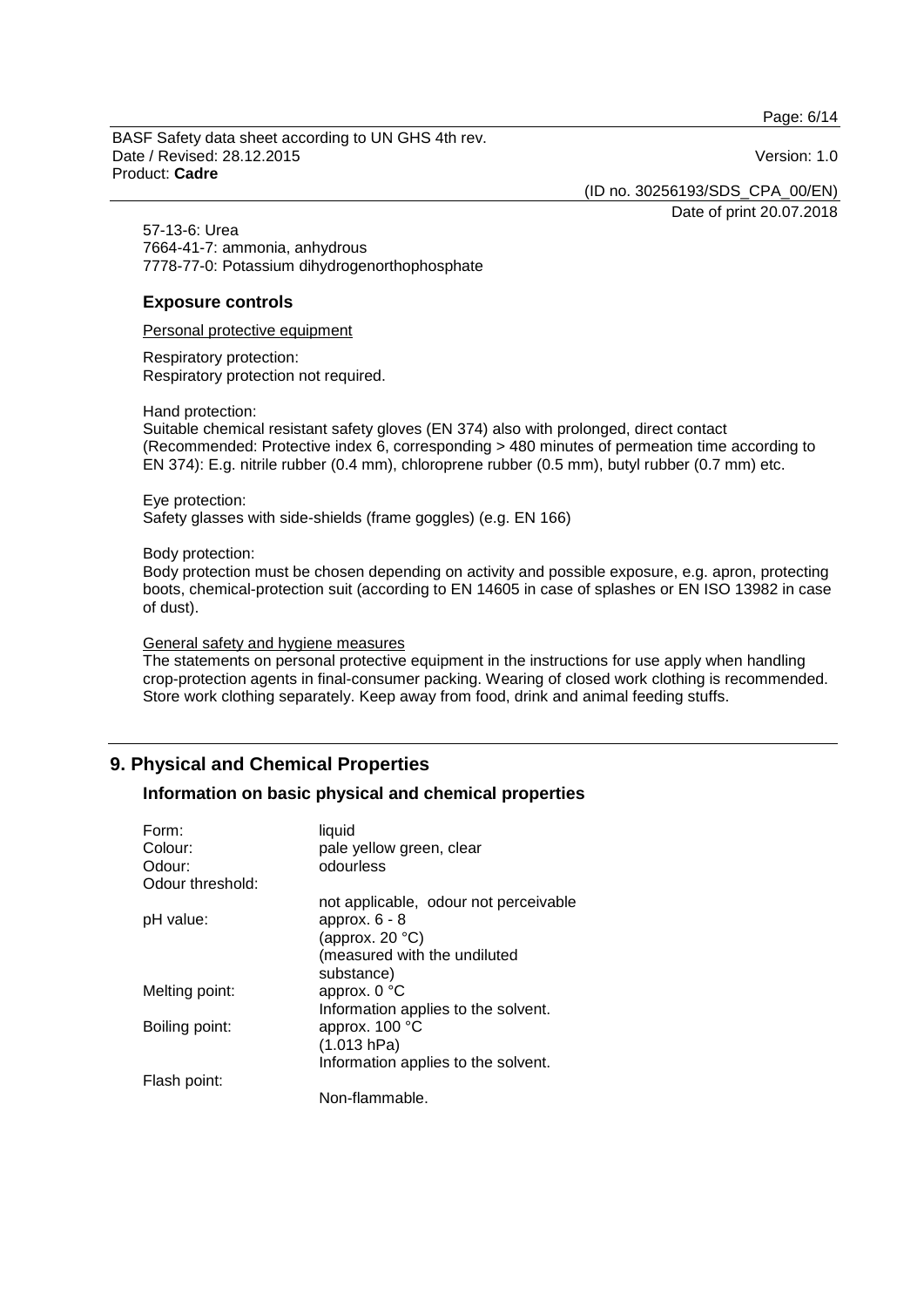Page: 7/14

BASF Safety data sheet according to UN GHS 4th rev. Date / Revised: 28.12.2015 Product: **Cadre**

(ID no. 30256193/SDS\_CPA\_00/EN)

Date of print 20.07.2018

| Evaporation rate:                                   |                                                                                        |  |
|-----------------------------------------------------|----------------------------------------------------------------------------------------|--|
|                                                     | not applicable                                                                         |  |
| Flammability:                                       | not flammable                                                                          |  |
| Lower explosion limit:                              |                                                                                        |  |
|                                                     | As a result of our experience with this                                                |  |
|                                                     | product and our knowledge of its                                                       |  |
|                                                     | composition we do not expect any<br>hazard as long as the product is used              |  |
|                                                     | appropriately and in accordance with                                                   |  |
|                                                     | the intended use.                                                                      |  |
| Upper explosion limit:                              |                                                                                        |  |
|                                                     | As a result of our experience with this                                                |  |
|                                                     | product and our knowledge of its                                                       |  |
|                                                     | composition we do not expect any                                                       |  |
|                                                     | hazard as long as the product is used                                                  |  |
|                                                     | appropriately and in accordance with                                                   |  |
|                                                     | the intended use.                                                                      |  |
| Ignition temperature:                               |                                                                                        |  |
|                                                     | not determined                                                                         |  |
| Vapour pressure:                                    | approx. 23,4 hPa                                                                       |  |
|                                                     | (approx. 20 °C)                                                                        |  |
|                                                     | Information applies to the solvent.                                                    |  |
| Density:                                            | approx. 1,08 g/cm3                                                                     |  |
|                                                     | (20 °C)                                                                                |  |
| Relative vapour density (air):                      |                                                                                        |  |
|                                                     | not applicable                                                                         |  |
| Solubility in water:<br>Information on: Imazapic    | fully soluble                                                                          |  |
| Partitioning coefficient n-octanol/water (log Kow): | 0,33                                                                                   |  |
|                                                     | $(25 °C; pH value: 4 - 6)$                                                             |  |
|                                                     |                                                                                        |  |
|                                                     | Thermal decomposition: No decomposition if stored and handled as prescribed/indicated. |  |
| Viscosity, dynamic:                                 | approx. $> 1$ mPa.s                                                                    |  |
|                                                     | (20 °C)                                                                                |  |
| Explosion hazard:                                   | Based on the water content the                                                         |  |
|                                                     | product has no explosive properties.                                                   |  |
| Fire promoting properties:<br>not fire-propagating  |                                                                                        |  |

# **Other information**

Other Information: If necessary, information on other physical and chemical parameters is indicated in this section.

# **10. Stability and Reactivity**

# **Reactivity**

No hazardous reactions if stored and handled as prescribed/indicated.

# **Chemical stability**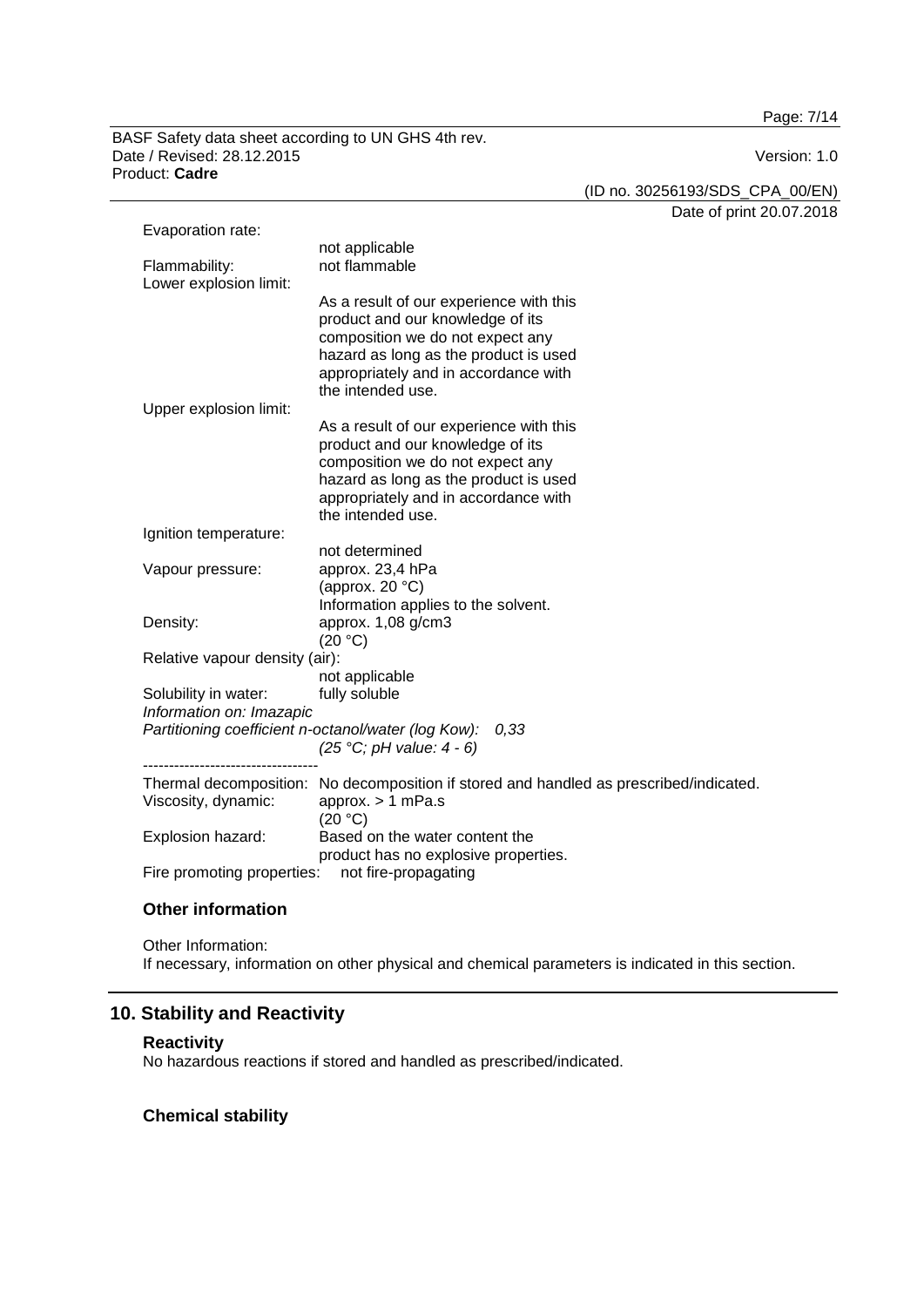Page: 8/14

BASF Safety data sheet according to UN GHS 4th rev. Date / Revised: 28.12.2015 Version: 1.0 Product: **Cadre**

(ID no. 30256193/SDS\_CPA\_00/EN)

Date of print 20.07.2018

The product is stable if stored and handled as prescribed/indicated.

# **Possibility of hazardous reactions**

No hazardous reactions if stored and handled as prescribed/indicated.

#### **Conditions to avoid**

See MSDS section 7 - Handling and storage.

#### **Incompatible materials**

Substances to avoid: strong bases, strong acids, strong oxidizing agents

### **Hazardous decomposition products**

Hazardous decomposition products: No hazardous decomposition products if stored and handled as prescribed/indicated.

# **11. Toxicological Information**

### **Information on toxicological effects**

#### Acute toxicity

Assessment of acute toxicity: Virtually nontoxic after a single ingestion. Virtually nontoxic by inhalation. Virtually nontoxic after a single skin contact.

Experimental/calculated data: LD50 rat (oral): > 5.000 mg/kg

LC50 rat (by inhalation):  $> 2,38$  mg/l 4 h No mortality was observed.

LD50 rat (dermal): > 5.000 mg/kg

#### Irritation

Assessment of irritating effects: Not irritating to the skin. Not irritating to the eyes.

Experimental/calculated data: Skin corrosion/irritation rabbit: non-irritant

Serious eye damage/irritation rabbit: non-irritant

Respiratory/Skin sensitization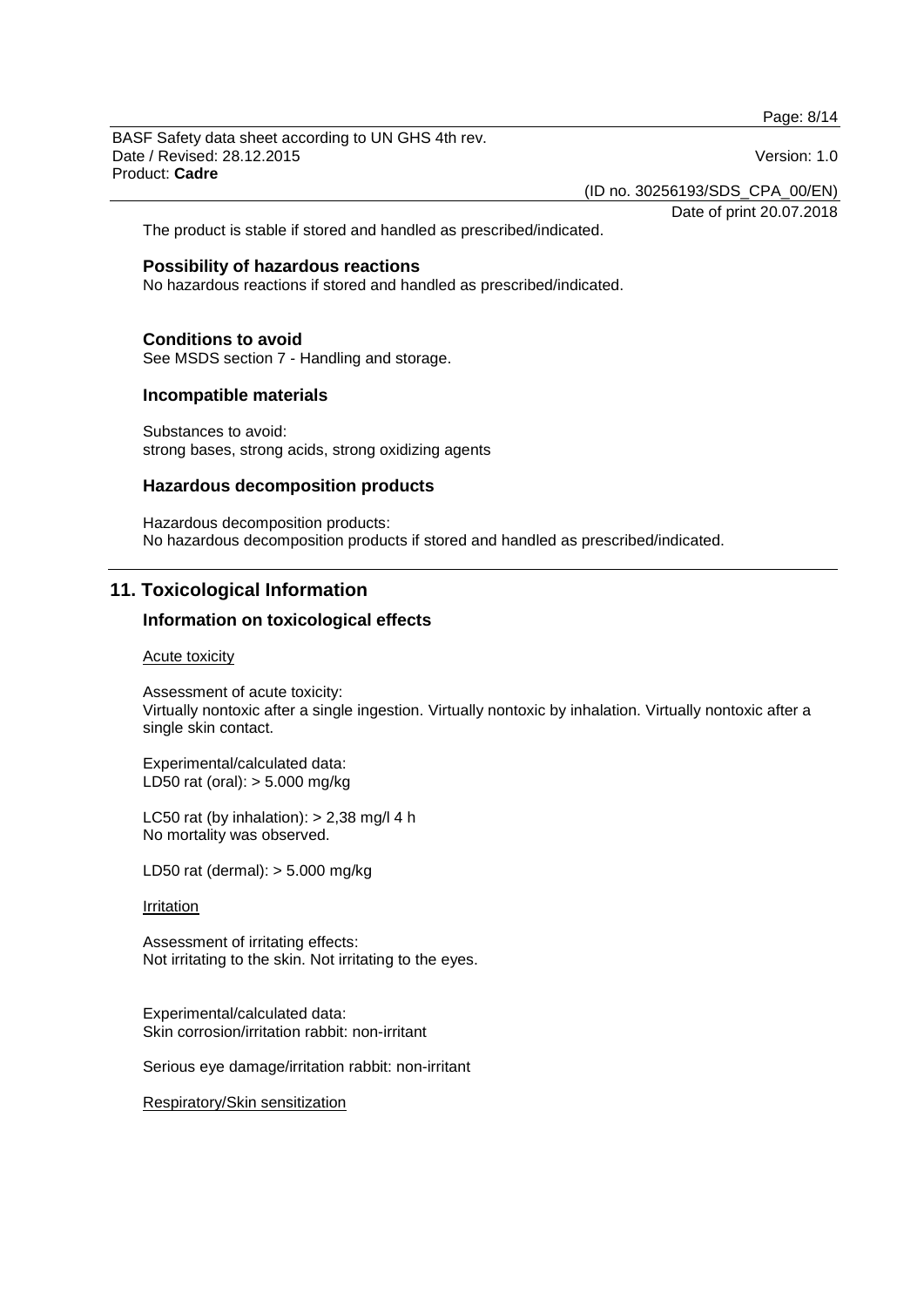Page: 9/14

BASF Safety data sheet according to UN GHS 4th rev. Date / Revised: 28.12.2015 Version: 1.0 Product: **Cadre**

(ID no. 30256193/SDS\_CPA\_00/EN)

Date of print 20.07.2018

Assessment of sensitization: There is no evidence of a skin-sensitizing potential.

Experimental/calculated data:

modified Buehler test guinea pig: Skin sensitizing effects were not observed in animal studies.

### Germ cell mutagenicity

#### Assessment of mutagenicity:

The product has not been tested. The statement has been derived from the properties of the individual components. Mutagenicity tests revealed no genotoxic potential.

#### **Carcinogenicity**

#### Assessment of carcinogenicity:

The product has not been tested. The statement has been derived from the properties of the individual components. The results of various animal studies gave no indication of a carcinogenic effect.

#### Reproductive toxicity

Assessment of reproduction toxicity:

The product has not been tested. The statement has been derived from the properties of the individual components. The results of animal studies gave no indication of a fertility impairing effect.

### Developmental toxicity

### Assessment of teratogenicity:

The product has not been tested. The statement has been derived from the properties of the individual components. Animal studies gave no indication of a developmental toxic effect at doses that were not toxic to the parental animals.

### Specific target organ toxicity (single exposure)

Assessment of STOT single: The available information is not sufficient for evaluation.

### Repeated dose toxicity and Specific target organ toxicity (repeated exposure)

#### Assessment of repeated dose toxicity:

The product has not been tested. The statement has been derived from the properties of the individual components. No substance-specific organtoxicity was observed after repeated administration to animals.

### Aspiration hazard

No aspiration hazard expected.

The product has not been tested. The statement has been derived from the properties of the individual components.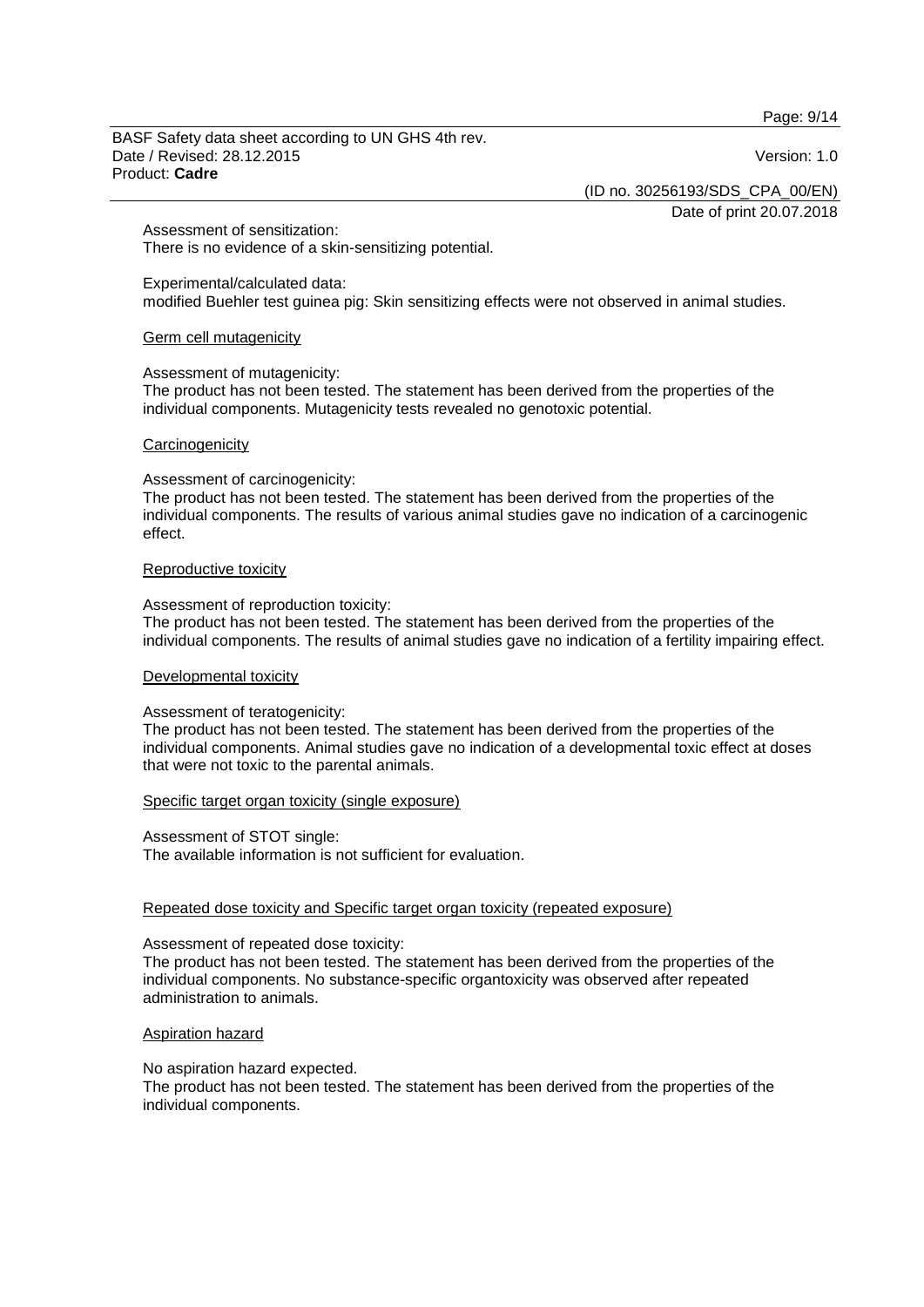Page: 10/14

BASF Safety data sheet according to UN GHS 4th rev. Date / Revised: 28.12.2015 Version: 1.0 Product: **Cadre**

(ID no. 30256193/SDS\_CPA\_00/EN)

Date of print 20.07.2018

Other relevant toxicity information

Misuse can be harmful to health.

# **12. Ecological Information**

# **Toxicity**

Assessment of aquatic toxicity: Very toxic to aquatic life with long lasting effects. The product has not been tested. The statement has been derived from the properties of the individual components.

*Information on: Imazapic Toxicity to fish: LC50 (96 h) > 98,7 mg/l, Cyprinodon variegatus* ----------------------------------

*Information on: Imazapic Aquatic invertebrates: LC50 (96 h) > 97,7 mg/l, Americamysis bahia*  $-$ 

*Information on: Imazapic Aquatic plants: EC50 (14 d) 0,0061 mg/l, Lemna gibba*

*No observed effect concentration (14 d) 0,00258 mg/l, Lemna gibba* ----------------------------------

# **Persistence and degradability**

Assessment biodegradation and elimination (H2O): The product has not been tested. The statement has been derived from the properties of the individual components.

*Information on: Imazapic Assessment biodegradation and elimination (H2O): Not readily biodegradable (by OECD criteria).* ----------------------------------

# **Bioaccumulative potential**

Assessment bioaccumulation potential: The product has not been tested. The statement has been derived from the properties of the individual components.

*Information on: Imazapic Assessment bioaccumulation potential:*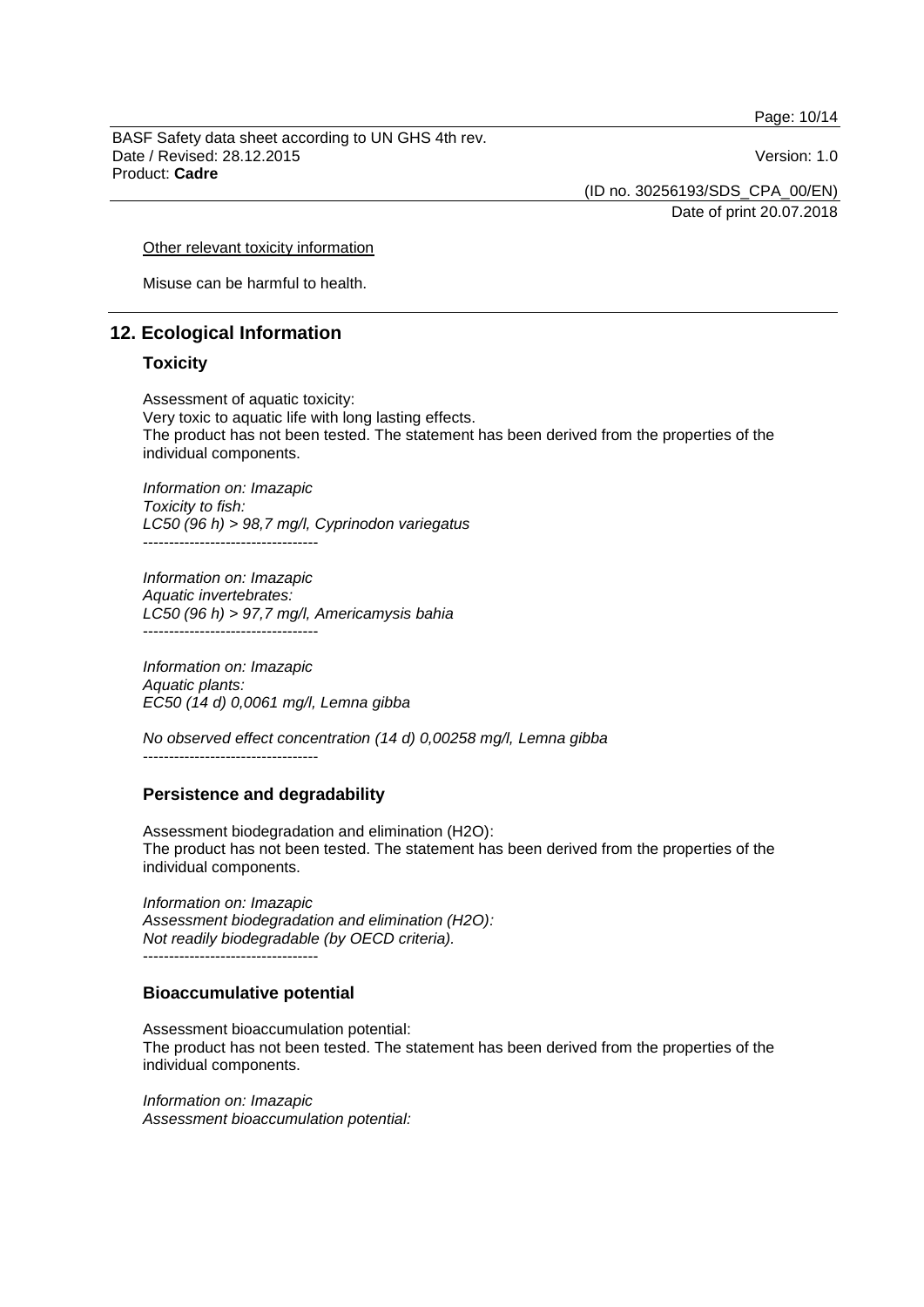Page: 11/14

BASF Safety data sheet according to UN GHS 4th rev. Date / Revised: 28.12.2015 Version: 1.0 Product: **Cadre**

(ID no. 30256193/SDS\_CPA\_00/EN)

Date of print 20.07.2018

*Does not accumulate in organisms.* ----------------------------------

# **Mobility in soil**

Assessment transport between environmental compartments: Volatility: The product has not been tested. The statement has been derived from the properties of the individual components.

### *Information on: Imazapic*

*Assessment transport between environmental compartments: Volatility: The substance will not evaporate into the atmosphere from the water surface. Adsorption in soil: Following exposure to soil, the product trickles away and can - dependant on degradation - be transported to deeper soil areas with larger water loads.*

----------------------------------

# **Results of PBT and vPvB assessment**

The product does not contain a substance fulfilling the PBT (persistent/bioaccumulative/toxic) criteria or the vPvB (very persistent/very bioaccumulative) criteria.

# **Other adverse effects**

The product does not contain substances that are listed in the Montreal Protocol on substances that deplete the ozone layer.

# **Additional information**

Other ecotoxicological advice: Do not discharge product into the environment without control.

# **13. Disposal Considerations**

# **Waste treatment methods**

Must be sent to a suitable incineration plant, observing local regulations.

Contaminated packaging: Contaminated packaging should be emptied as far as possible and disposed of in the same manner as the substance/product.

# **14. Transport Information**

# **Land transport**

ADR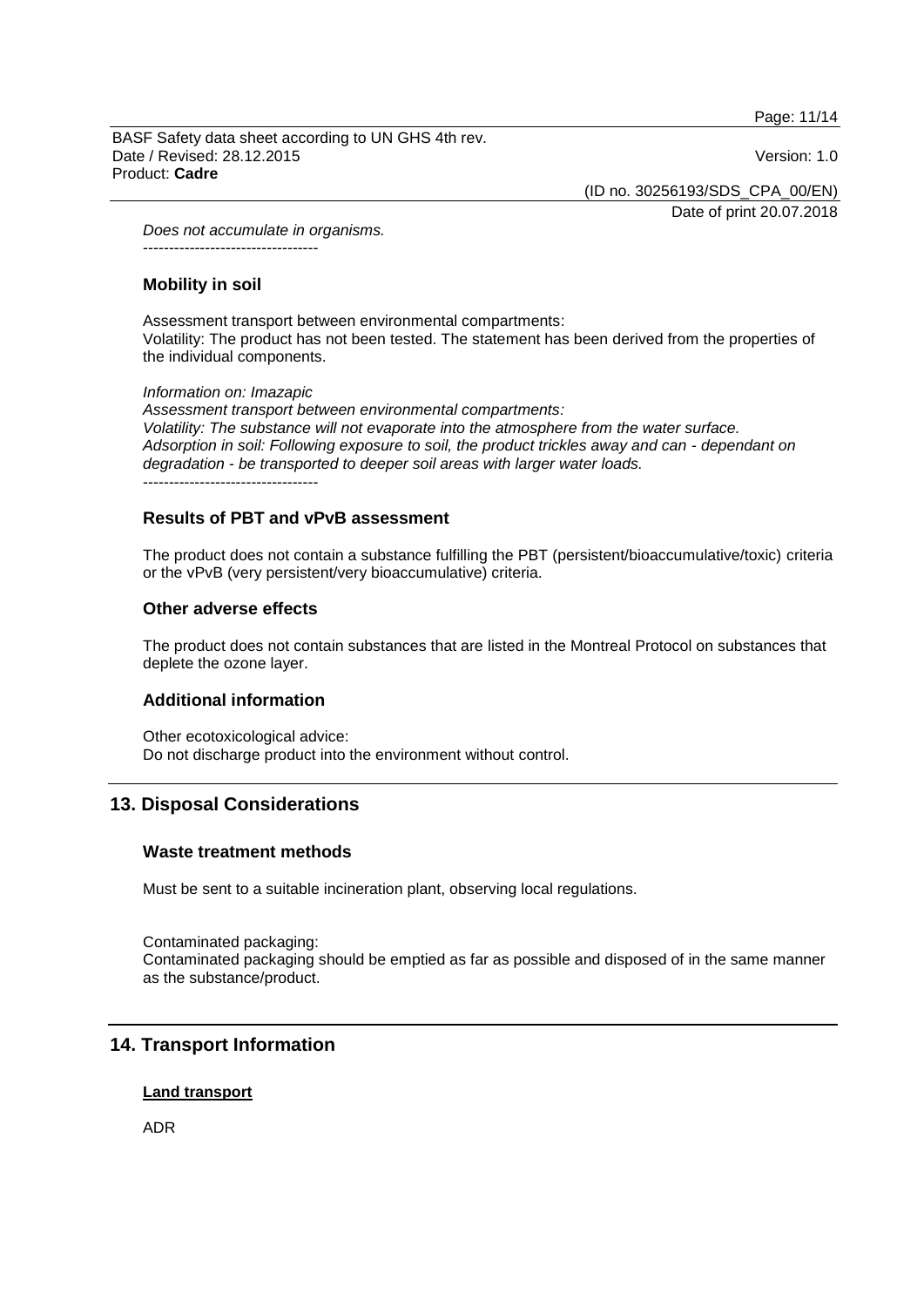Page: 12/14

BASF Safety data sheet according to UN GHS 4th rev. Date / Revised: 28.12.2015 Version: 1.0 Product: **Cadre**

(ID no. 30256193/SDS\_CPA\_00/EN)

Date of print 20.07.2018

|                                                             | UN number<br>UN proper shipping name:<br>Transport hazard class(es):<br>Packing group:<br>Environmental hazards:<br>Special precautions for<br>user: | <b>UN3082</b><br>ENVIRONMENTALLY HAZARDOUS SUBSTANCE, LIQUID,<br>N.O.S. (contains IMAZAPIC)<br>9, EHSM<br>$\mathbf{III}$<br>yes<br>Tunnel code: E |
|-------------------------------------------------------------|------------------------------------------------------------------------------------------------------------------------------------------------------|---------------------------------------------------------------------------------------------------------------------------------------------------|
|                                                             | <b>RID</b>                                                                                                                                           |                                                                                                                                                   |
|                                                             | UN number<br>UN proper shipping name:                                                                                                                | <b>UN3082</b><br>ENVIRONMENTALLY HAZARDOUS SUBSTANCE, LIQUID,<br>N.O.S. (contains IMAZAPIC)                                                       |
|                                                             | Transport hazard class(es):<br>Packing group:<br>Environmental hazards:<br>Special precautions for<br>user:                                          | 9, EHSM<br>III<br>yes<br>None known                                                                                                               |
|                                                             | <b>Inland waterway transport</b><br><b>ADN</b>                                                                                                       |                                                                                                                                                   |
|                                                             | UN number<br>UN proper shipping name:                                                                                                                | <b>UN3082</b><br>ENVIRONMENTALLY HAZARDOUS SUBSTANCE, LIQUID,<br>N.O.S. (contains IMAZAPIC)                                                       |
|                                                             | Transport hazard class(es):<br>Packing group:<br>Environmental hazards:<br>Special precautions for<br>user:                                          | 9, EHSM<br>III<br>yes<br>None known                                                                                                               |
| <b>Transport in inland waterway vessel</b><br>Not evaluated |                                                                                                                                                      |                                                                                                                                                   |
|                                                             | <b>Sea transport</b>                                                                                                                                 |                                                                                                                                                   |
|                                                             | IMDG                                                                                                                                                 |                                                                                                                                                   |
|                                                             | UN number:<br>UN proper shipping name:                                                                                                               | <b>UN 3082</b><br>ENVIRONMENTALLY HAZARDOUS SUBSTANCE, LIQUID,<br>N.O.S. (contains IMAZAPIC)                                                      |
|                                                             | Transport hazard class(es):<br>Packing group:<br>Environmental hazards:                                                                              | 9, EHSM<br>$\mathbf{III}$<br>yes<br>Marine pollutant: YES                                                                                         |
|                                                             | Special precautions for<br>user:                                                                                                                     | None known                                                                                                                                        |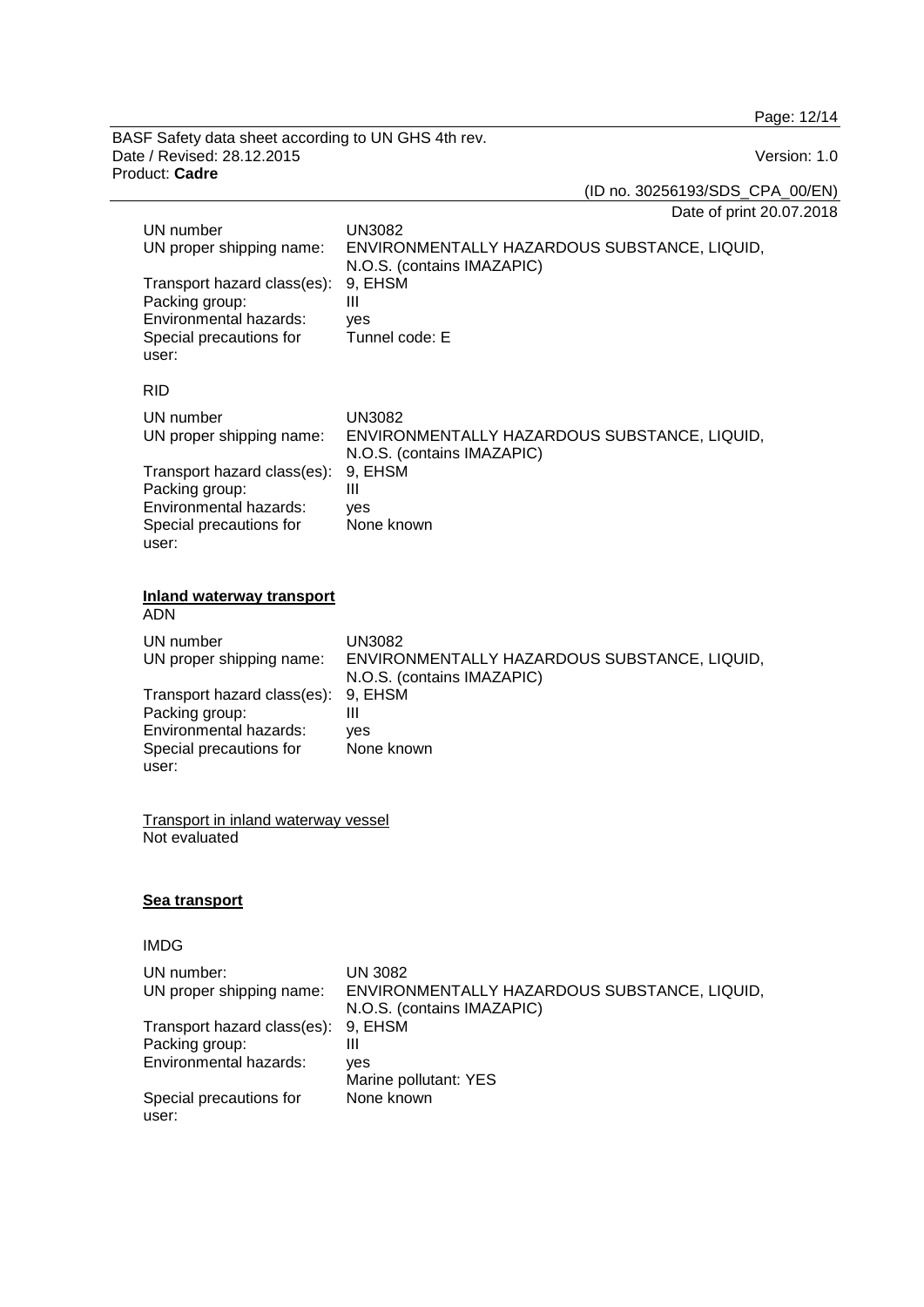Page: 13/14

BASF Safety data sheet according to UN GHS 4th rev. Date / Revised: 28.12.2015 Version: 1.0 Product: **Cadre**

(ID no. 30256193/SDS\_CPA\_00/EN)

Date of print 20.07.2018

# **Air transport**

# IATA/ICAO

| UN number:<br>UN proper shipping name:                | UN 3082<br>ENVIRONMENTALLY HAZARDOUS SUBSTANCE, LIQUID,<br>N.O.S. (contains IMAZAPIC) |
|-------------------------------------------------------|---------------------------------------------------------------------------------------|
| Transport hazard class(es): 9, EHSM<br>Packing group: | Ш                                                                                     |
| Environmental hazards:<br>Special precautions for     | ves<br>None known                                                                     |
| user:                                                 |                                                                                       |

# **UN number**

See corresponding entries for "UN number" for the respective regulations in the tables above.

# **UN proper shipping name**

See corresponding entries for "UN proper shipping name" for the respective regulations in the tables above.

# **Transport hazard class(es)**

See corresponding entries for "Transport hazard class(es)" for the respective regulations in the tables above.

### **Packing group**

See corresponding entries for "Packing group" for the respective regulations in the tables above.

### **Environmental hazards**

See corresponding entries for "Environmental hazards" for the respective regulations in the tables above.

### **Special precautions for user**

See corresponding entries for "Special precautions for user" for the respective regulations in the tables above.

# **Transport in bulk according to Annex II of MARPOL and the IBC Code**

| Not evaluated |
|---------------|
| Not evaluated |
| Not evaluated |
| Not evaluated |
| Not evaluated |
|               |